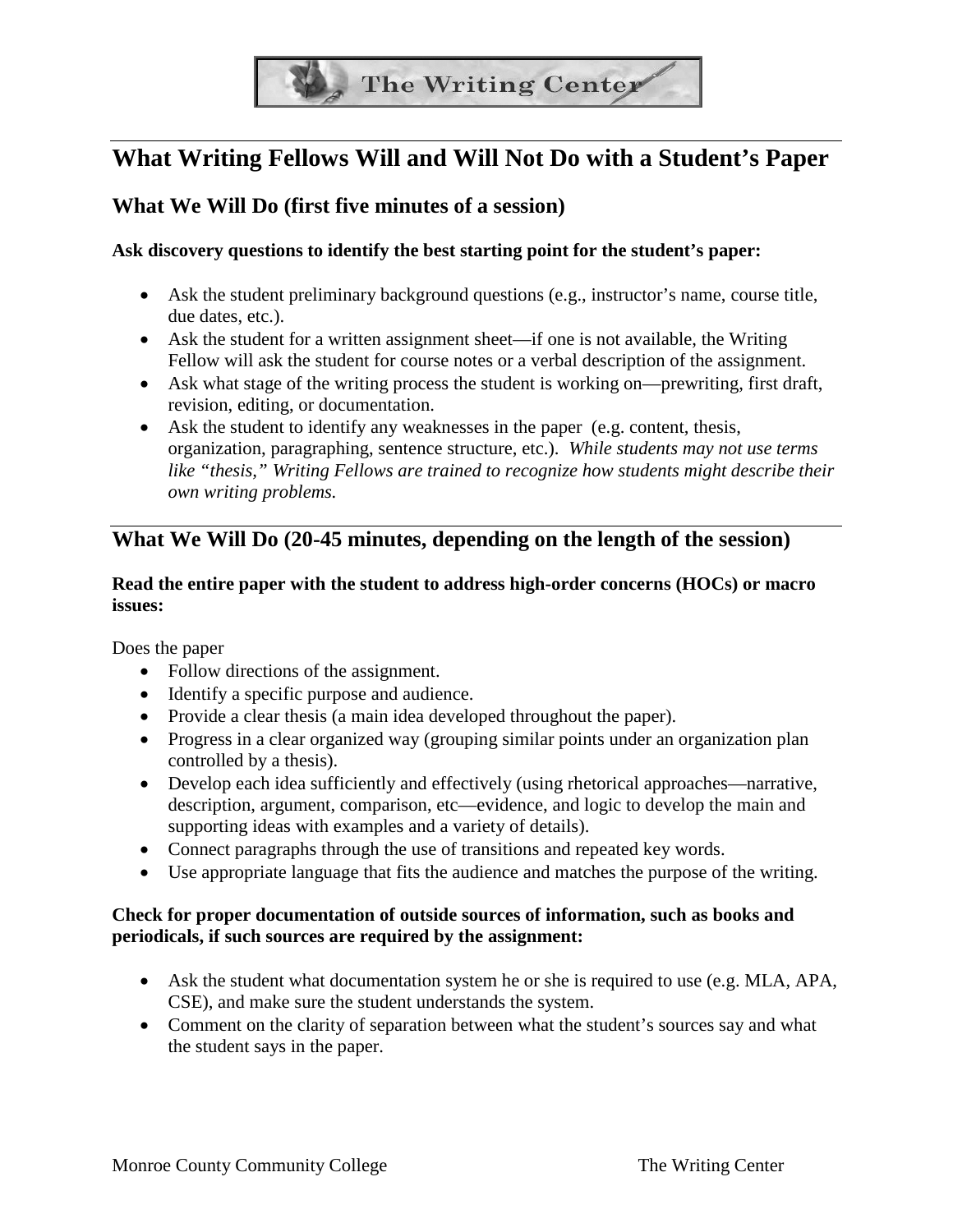• Discuss with the student his or her use of a variety of source notes—summary, paraphrase, direct quote, and graphic.

• Show the student how to "frame" source materials—introduce source material through "signal phrases" (e.g. the author states, John Smith argues)—and complete the source material with parenthetical citations.

**The Writing Center** 

• Discuss the differences between "common knowledge" information that does not require attribution or citation and "specific knowledge" information that requires attribution and parenthetical citation.

### **What We Will Do (if there is time in the session)**

### Look over the paper with the student for the purpose of "instructional editing" of lower**order concerns (LOCs) or micro errors:**

- Identify common writing problems such as fragments, run-on sentences, subject-verb agreement, pronoun-antecedent agreement, shifts in person, and unclear or awkwardly constructed sentences.
- Focus on a limited number (2 or 3) error types—research shows that most students' errors occur in patterns (e.g. always confuse the use of apostrophes, misspell homonyms, join sentences with commas, use dependent clauses for sentences, etc.).
- Direct the student to a sentence that contains an example of one of these error types, and have the student read it aloud to see if he or she notices the error.
- Help the student understand the problem, show the student how to consult handbooks or websites to find solutions to the problem, and show the student strategies to avoid the problem in future writing.
- Direct the student to a different part of the paper to identify a reoccurring problem, and have the student attempt to work through the problem/solution without help.
- Suggest the student make another appointment to focus on just this problem if the student continues to struggle with understanding the patterned error.

# **What We Will Do (last five minutes of the session)**

### **Review the main points of the session and end the session with positive feedback:**

- Ask the student to verbally identify two or three writing strengths or weaknesses discussed in the session.
- Ask the student to verbally identify writing strategies the Writing Fellow modeled for the student.
- Ask the student to verbalize how he or she will use these strategies to improve the paper.
- Suggest a follow-up appointment to work on another stage of this paper, a future paper, or writing skills in general.
- Emphasize one writing skill the student does best, and emphasize how that skill can be expanded or applied to other areas of the student's writing.